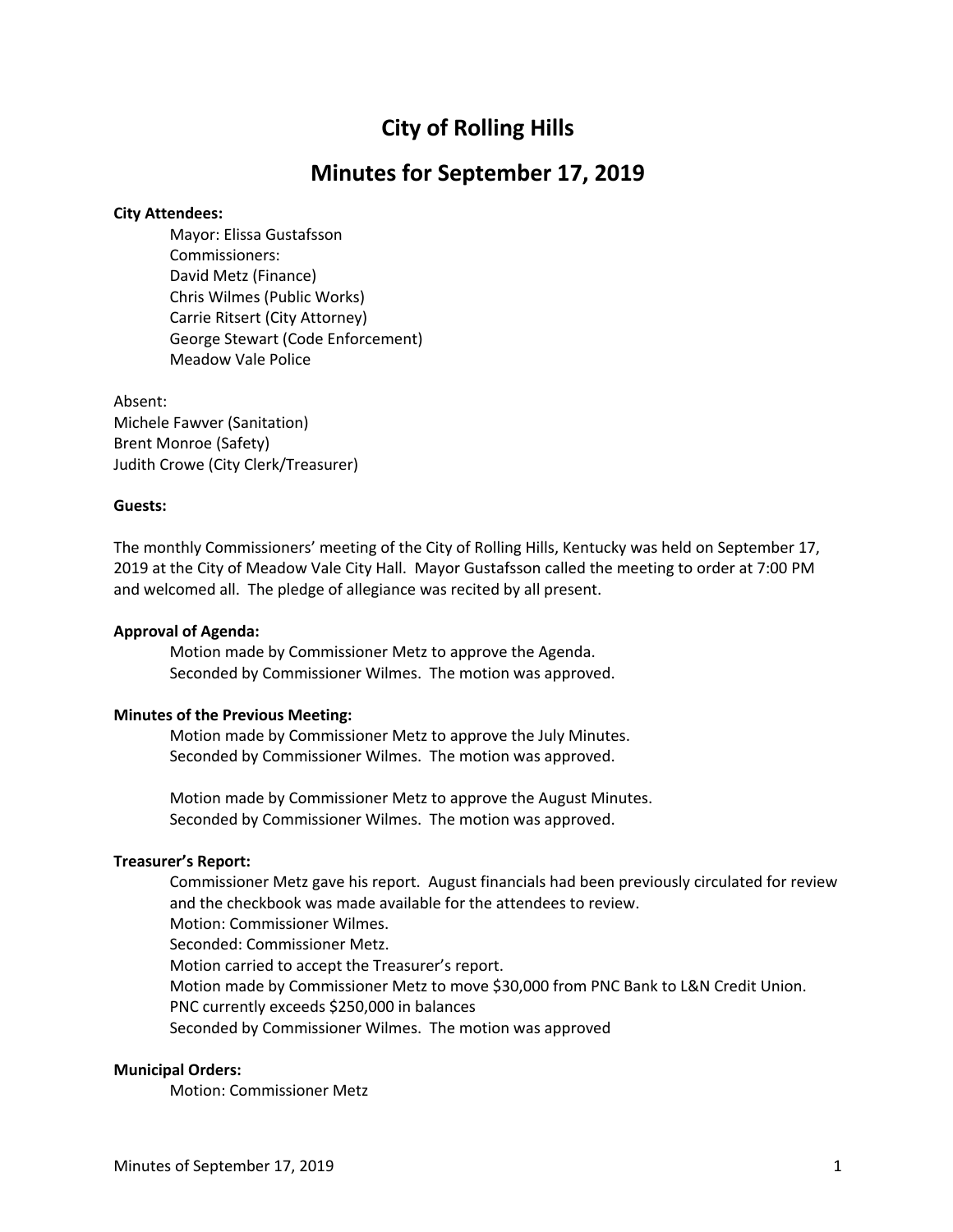Seconded: Commissioner Monroe Motion carried to accept the Municipal Order No. 4 Series 2019-2020 (pay the bills).

#### **Public Forum:**

Request was made to address pothole on Aylesbury Dr. There is a streetlight out at Habersham and Tiverton. Commissioner Wilmes to call LG&E.

#### **City Attorney:**

Grant for Codification of ordinances – Two bids have been received and a grant is being worked on by Clerk Crowe.

Ethics Ordinance is being prepared by Meadow Vale for review by all.

City Green Space – Commissioner Metz made a motion, seconded by Commissioner Wilmes, to spend up to \$18,000 with Taylor Siefker Williams Design Group to develop a Park Concept and Storm Water assessment per their June 14, 2019 proposal.

The motion passed. Mayor Gustafsson will contact them. Commissioner Metz will contact Wee Landscape Architecture and thank them for their proposal.

Everyone needs to sign and return to Clerk Crowe the receipt for the Open Meetings and Open Records information provided.

#### **Safety:**

Mayor Gustafsson reviewed Commissioner Monroe report. Information regarding a towing service for the City was tabled until the next meeting. Code Enforcement Officer Stewart gave a brief update.

## **Sanitation:**

Mayor Gustafsson provided an update from Commissioner Fawver. Work is continuing with the Villa Condos and on a new contract with Rumpke to replace the existing contract and its many amendments.

#### **Finance:**

Commissioner Metz stated that the auditor has started but little activity currently.

#### **Public Works:**

Commissioner Wilmes reported that LGE has repaired one streetlight and is evaluating repairs to another one.

Ditches have been cleaned of debris on Aylesbury & Langdon.

Commissioner Metz made a motion, seconded by Commissioner Wilmes, to approve up to \$23,000 for Precision Concrete Cutting to repair the sidewalks on Goose Creek Rd and Langdon Drive plus repair the most severe problems on other streets. The motion passed.

The Mayor recommended that everyone visit Blue Ridge Manor to view the white stripes they have painted on their roadways. We also need to find several bidders for painting stripes and stop bars.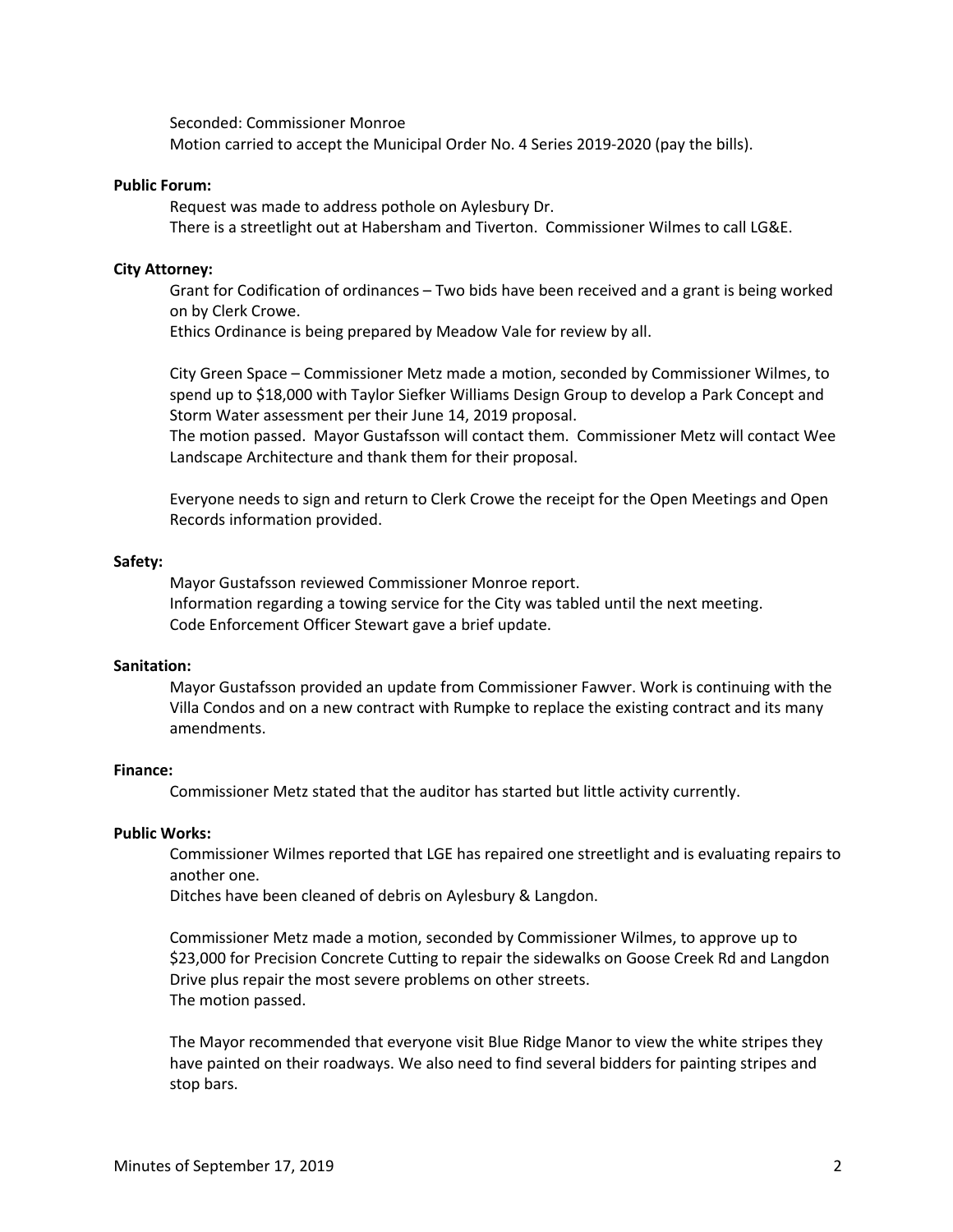#### **Old Business:**

Microsoft OneDrive Education for Board on hold. Meadow Vale "Picnic in the Park" on September 28<sup>th</sup>.

9316 Tiverton Way. The Mayor sent a letter to the homeowner with the ordinance and deed restrictions.

Mayor Gustafsson reported on her conversation/review with the Police about temporary signage.

Commissioner Wilmes made a motion, seconded by Commissioner Metz to spend up to \$60 on signs. The passion passed. The Mayor will proceed.

Speed Hump reflectors – On hold.

## **New Business:**

Commissioner Wilmes made a motion, seconded by Commissioner Metz, to appoint Commissioner Metz as Mayor pro-tem. The motion passed.

Commissioner Wilmes made a motion, seconded by Commissioner Metz, to spend up to \$100 for Christmas decorations. The motion passed.

Winter – snow removal services. Discussion regarding requesting bids from several service providers. Commission Wilmes to follow up.

Commissioner Metz made a motion, seconded by Commissioner Wilmes to approve up to \$200 for Code enforcement activities, if needed. The motion passed.

Office supplies: copies, stamps, & general supplies. Commissioner Metz moved to spend up to \$500.00 for stamps and general supplies. Commissioner Wilmes seconded. Motion was approved.

Commissioner Wilmes made a motion, seconded by Commissioner Metz, to spend up to \$350 for a new Welcome sign at the Langdon entrance. The motion passed.

Commissioner Metz made a motion, seconded by Commissioner Wilmes to pay up to \$500 to our new Web Master upon submittal of an invoice and a scope of work. The motion passed.

## **Executive Session:**

Commissioner Metz made a motion to go into Executive Session per 61.810F.

Commissioner Wilmes seconded and the motion was approved.

Executive session began at 8:25 pm.

Commissioner Wilmes made a motion to end Executive session and return to the Regular meeting. The motion was seconded by Commissioner Metz and was approved. Executive session ended at 8:50 pm.